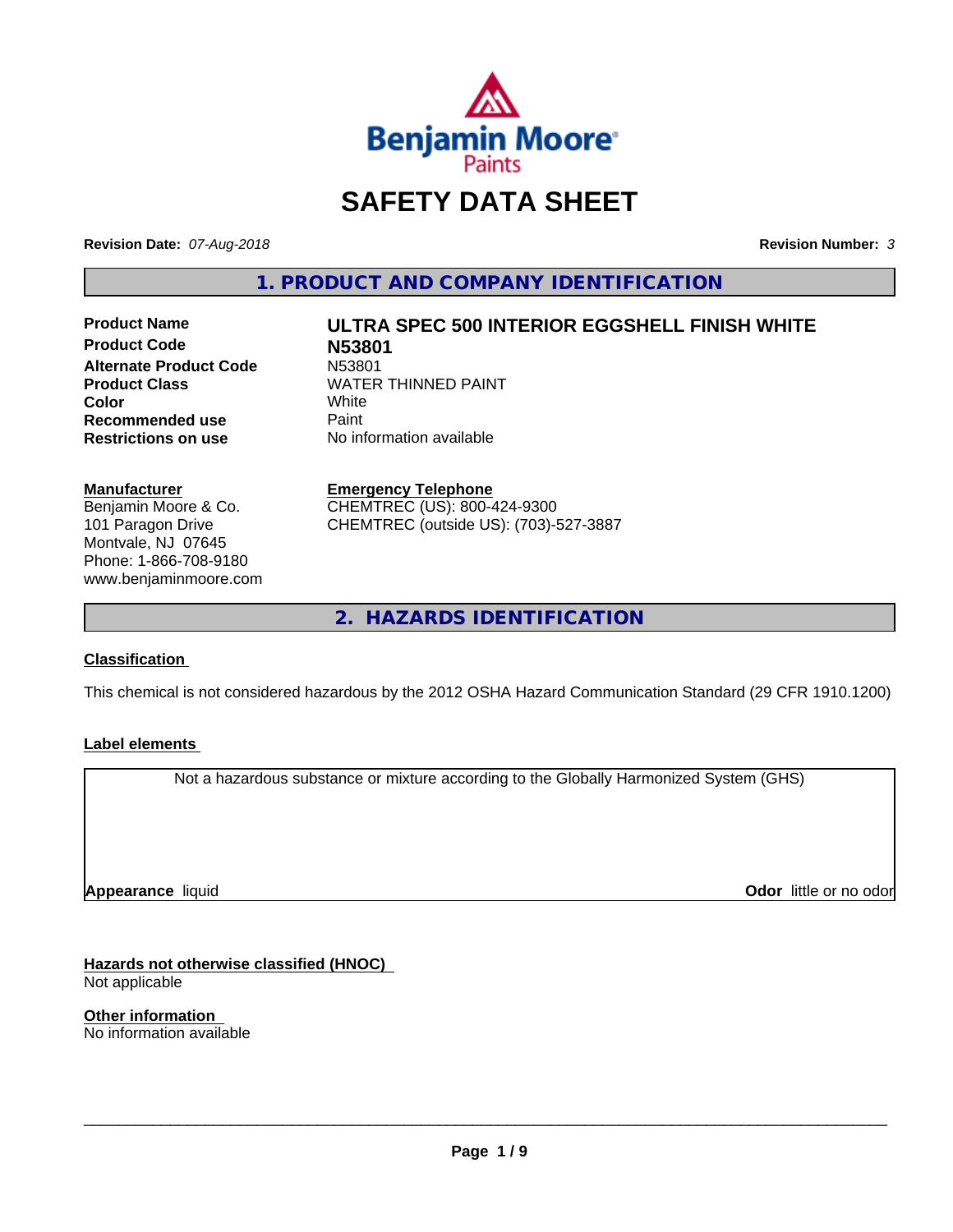# **3. COMPOSITION INFORMATION ON COMPONENTS**

| <b>Chemical name</b>            | <b>CAS No.</b> | Weight-% |
|---------------------------------|----------------|----------|
| Titanium dioxide                | 13463-67-7     | ~~<br>∠∪ |
| ∟imestone                       | 1317-65-3      |          |
| Sodium C14-C16 olefin sulfonate | 68439-57-6     | v.J      |

|                                                  | 4. FIRST AID MEASURES                                                                                    |
|--------------------------------------------------|----------------------------------------------------------------------------------------------------------|
| <b>General Advice</b>                            | No hazards which require special first aid measures.                                                     |
| <b>Eye Contact</b>                               | Rinse thoroughly with plenty of water for at least 15 minutes and consult a<br>physician.                |
| <b>Skin Contact</b>                              | Wash off immediately with soap and plenty of water while removing all<br>contaminated clothes and shoes. |
| <b>Inhalation</b>                                | Move to fresh air. If symptoms persist, call a physician.                                                |
| Ingestion                                        | Clean mouth with water and afterwards drink plenty of water. Consult a physician<br>if necessary.        |
| <b>Most Important</b><br><b>Symptoms/Effects</b> | None known.                                                                                              |
| <b>Notes To Physician</b>                        | Treat symptomatically.                                                                                   |

**5. FIRE-FIGHTING MEASURES**

| <b>Suitable Extinguishing Media</b>                                              | Use extinguishing measures that are appropriate to local<br>circumstances and the surrounding environment.                                   |  |  |
|----------------------------------------------------------------------------------|----------------------------------------------------------------------------------------------------------------------------------------------|--|--|
| <b>Protective Equipment And Precautions For</b><br><b>Firefighters</b>           | As in any fire, wear self-contained breathing apparatus<br>pressure-demand, MSHA/NIOSH (approved or equivalent)<br>and full protective gear. |  |  |
| <b>Specific Hazards Arising From The Chemical</b>                                | Closed containers may rupture if exposed to fire or<br>extreme heat.                                                                         |  |  |
| <b>Sensitivity To Mechanical Impact</b>                                          | No.                                                                                                                                          |  |  |
| <b>Sensitivity To Static Discharge</b>                                           | No.                                                                                                                                          |  |  |
| <b>Flash Point Data</b><br>Flash Point (°F)<br>Flash Point (°C)<br><b>Method</b> | Not applicable<br>Not applicable<br>Not applicable                                                                                           |  |  |
| <b>Flammability Limits In Air</b>                                                |                                                                                                                                              |  |  |
| Lower flammability limit:                                                        | Not applicable                                                                                                                               |  |  |
|                                                                                  |                                                                                                                                              |  |  |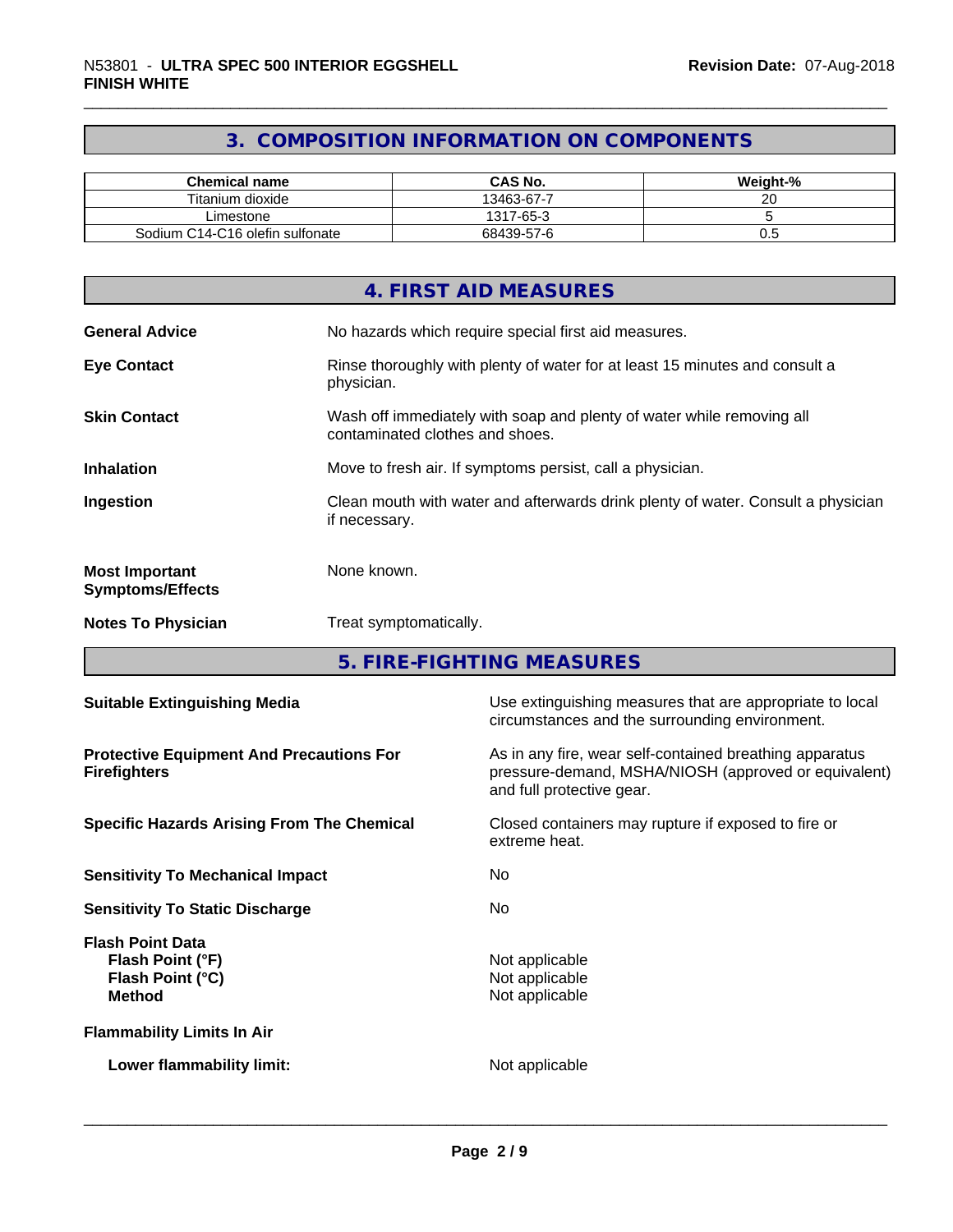# **Upper flammability limit:** Not applicable **NFPA Health:** 1 **Flammability:** 0 **Instability:** 0 **Special:** Not Applicable **NFPA Legend**

- 0 Not Hazardous
- 1 Slightly
- 2 Moderate
- 3 High
- 4 Severe

*The ratings assigned are only suggested ratings, the contractor/employer has ultimate responsibilities for NFPA ratings where this system is used.*

*Additional information regarding the NFPA rating system is available from the National Fire Protection Agency (NFPA) at www.nfpa.org.*

# **6. ACCIDENTAL RELEASE MEASURES**

| <b>Personal Precautions</b>                                                                                                            | Avoid contact with skin, eyes and clothing. Ensure adequate ventilation.                                                                                                         |  |  |
|----------------------------------------------------------------------------------------------------------------------------------------|----------------------------------------------------------------------------------------------------------------------------------------------------------------------------------|--|--|
| <b>Other Information</b>                                                                                                               | Prevent further leakage or spillage if safe to do so.                                                                                                                            |  |  |
| <b>Environmental precautions</b>                                                                                                       | See Section 12 for additional Ecological Information.                                                                                                                            |  |  |
| Soak up with inert absorbent material. Sweep up and shovel into suitable<br><b>Methods for Cleaning Up</b><br>containers for disposal. |                                                                                                                                                                                  |  |  |
|                                                                                                                                        | 7. HANDLING AND STORAGE                                                                                                                                                          |  |  |
| <b>Handling</b>                                                                                                                        | Avoid contact with skin, eyes and clothing. Avoid breathing vapors, spray mists or<br>sanding dust. In case of insufficient ventilation, wear suitable respiratory<br>equipment. |  |  |
|                                                                                                                                        |                                                                                                                                                                                  |  |  |

**Storage Storage Keep container tightly closed. Keep out of the reach of children.** 

**Incompatible Materials** No information available

# **8. EXPOSURE CONTROLS/PERSONAL PROTECTION**

# **Exposure Limits**

| <b>Chemical name</b> | <b>ACGIH TLV</b>  | <b>OSHA PEL</b>          |
|----------------------|-------------------|--------------------------|
| Titanium dioxide     | 10 mg/m $3$ - TWA | 15 mg/m $3$ - TWA        |
| ∟imestone            | N/E               | 15 mg/m $3$ - TWA        |
|                      |                   | $5 \text{ mg/m}^3$ - TWA |

#### **Legend**

ACGIH - American Conference of Governmental Industrial Hygienists Exposure Limits OSHA - Occupational Safety & Health Administration Exposure Limits N/E - Not Established

**Engineering Measures** Ensure adequate ventilation, especially in confined areas.

 $\overline{\phantom{a}}$  ,  $\overline{\phantom{a}}$  ,  $\overline{\phantom{a}}$  ,  $\overline{\phantom{a}}$  ,  $\overline{\phantom{a}}$  ,  $\overline{\phantom{a}}$  ,  $\overline{\phantom{a}}$  ,  $\overline{\phantom{a}}$  ,  $\overline{\phantom{a}}$  ,  $\overline{\phantom{a}}$  ,  $\overline{\phantom{a}}$  ,  $\overline{\phantom{a}}$  ,  $\overline{\phantom{a}}$  ,  $\overline{\phantom{a}}$  ,  $\overline{\phantom{a}}$  ,  $\overline{\phantom{a}}$ 

#### **Personal Protective Equipment**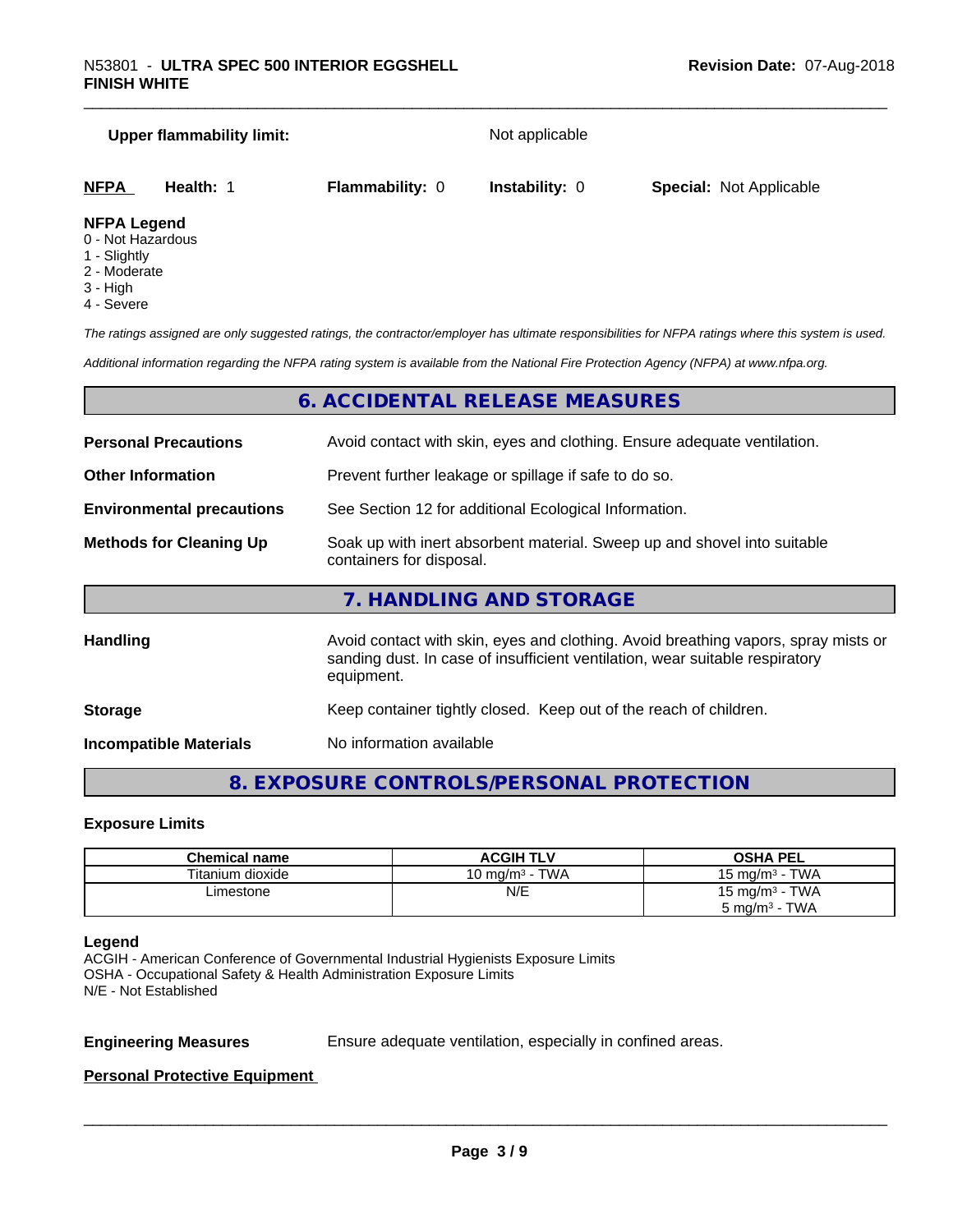| <b>Eye/Face Protection</b>    | Safety glasses with side-shields.                                        |
|-------------------------------|--------------------------------------------------------------------------|
| <b>Skin Protection</b>        | Protective gloves and impervious clothing.                               |
| <b>Respiratory Protection</b> | In case of insufficient ventilation wear suitable respiratory equipment. |
| <b>Hygiene Measures</b>       | Avoid contact with skin, eyes and clothing. Remove and wash contaminated |

#### **9. PHYSICAL AND CHEMICAL PROPERTIES**

clothing before re-use. Wash thoroughly after handling.

**Appearance** liquid **Odor** little or no odor **Odor Threshold No information available No information available Density (lbs/gal)** 11.0 - 11.1 **Specific Gravity** 1.31 - 1.33 **pH**<br>
Viscosity (cps) The Contract of the Contract of the Viscosity (cps) **Viscosity (cps)** <br> **Viscosity (cps)** No information available<br>
No information available<br>
No information available **Water solubility Water solubility Water solubility Water solubility Water solubility Water solution Evaporation Rate No information available No information available Vapor pressure @20 °C (kPa)** No information available **Vapor density No information available Wt. % Solids** 50 - 60<br> **Vol. % Solids** 50 - 60<br> **Vol. % Solids** 50 - 45 **Vol. % Solids Wt. % Volatiles** 40 - 50 **Vol. % Volatiles** 55 - 65 **VOC Regulatory Limit (g/L)** 0 **Boiling Point (°F)** 212 **Boiling Point**  $(^{\circ}C)$  100 **Freezing Point (°F)** 32 **Freezing Point (°C)** 0 **Flash Point (°F)**<br> **Flash Point (°C)**<br> **Flash Point (°C)**<br> **Point (°C) Flash Point (°C) Method** Not applicable **Flammability (solid, gas)** Not applicable **Upper flammability limit:** Not applicable **Lower flammability limit:** Not applicable **Autoignition Temperature (°F)** No information available **Autoignition Temperature (°C)** No information available **Decomposition Temperature (°F)**<br> **Decomposition Temperature (°C)** No information available **Decomposition Temperature (°C)**<br>Partition coefficient

**Solubility(ies)** No information available **No information available** 

# **10. STABILITY AND REACTIVITY**

| <b>Reactivity</b>             | Not Applicable                           |
|-------------------------------|------------------------------------------|
| <b>Chemical Stability</b>     | Stable under normal conditions.          |
| <b>Conditions to avoid</b>    | Prevent from freezing.                   |
| <b>Incompatible Materials</b> | No materials to be especially mentioned. |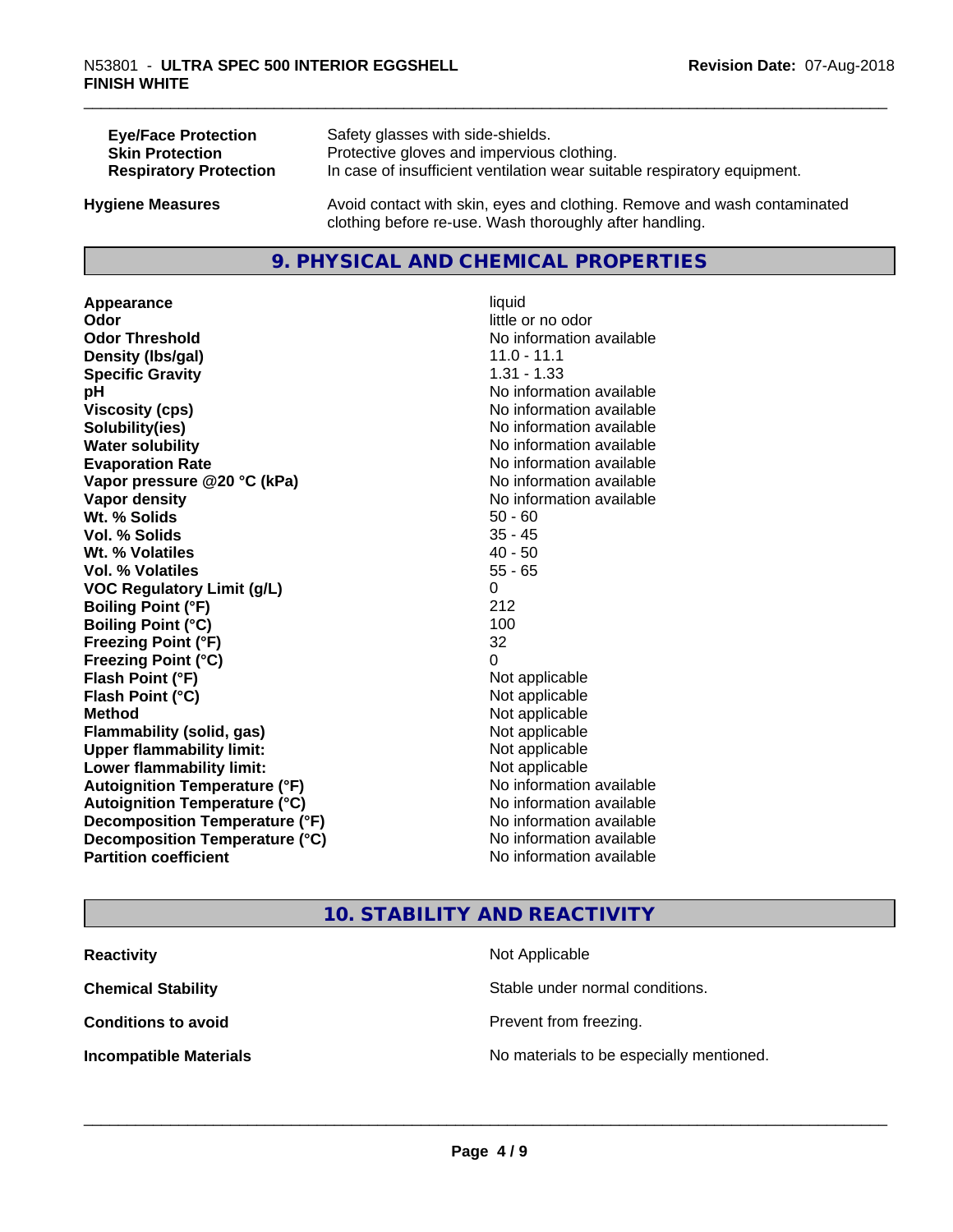| N53801 - ULTRA SPEC 500 INTERIOR EGGSHELL<br><b>FINISH WHITE</b>              |                                            | Revision Date: 07-Aug-2018                                                                 |  |
|-------------------------------------------------------------------------------|--------------------------------------------|--------------------------------------------------------------------------------------------|--|
| <b>Hazardous Decomposition Products</b><br>Possibility of hazardous reactions |                                            | None under normal use.                                                                     |  |
|                                                                               |                                            | None under normal conditions of use.                                                       |  |
|                                                                               |                                            | 11. TOXICOLOGICAL INFORMATION                                                              |  |
| <b>Product Information</b>                                                    |                                            |                                                                                            |  |
| Information on likely routes of exposure                                      |                                            |                                                                                            |  |
| <b>Principal Routes of Exposure</b>                                           | Eye contact, skin contact and inhalation.  |                                                                                            |  |
| <b>Acute Toxicity</b>                                                         |                                            |                                                                                            |  |
| <b>Product Information</b>                                                    | No information available                   |                                                                                            |  |
| Symptoms related to the physical, chemical and toxicological characteristics  |                                            |                                                                                            |  |
| <b>Symptoms</b>                                                               | No information available                   |                                                                                            |  |
|                                                                               |                                            | Delayed and immediate effects as well as chronic effects from short and long-term exposure |  |
| Eye contact                                                                   | May cause slight irritation.               |                                                                                            |  |
| <b>Skin contact</b>                                                           | skin and cause irritation.                 | Substance may cause slight skin irritation. Prolonged or repeated contact may dry          |  |
| <b>Inhalation</b>                                                             | May cause irritation of respiratory tract. |                                                                                            |  |
| Ingestion                                                                     |                                            | Ingestion may cause gastrointestinal irritation, nausea, vomiting and diarrhea.            |  |
| <b>Sensitization</b>                                                          | No information available                   |                                                                                            |  |
| <b>Neurological Effects</b>                                                   | No information available.                  |                                                                                            |  |
| <b>Mutagenic Effects</b>                                                      | No information available.                  |                                                                                            |  |
| <b>Reproductive Effects</b>                                                   | No information available.                  |                                                                                            |  |
| <b>Developmental Effects</b>                                                  | No information available.                  |                                                                                            |  |
| <b>Target organ effects</b>                                                   | No information available.                  |                                                                                            |  |
| <b>STOT - single exposure</b>                                                 | No information available.                  |                                                                                            |  |
| <b>STOT - repeated exposure</b>                                               | No information available.                  |                                                                                            |  |
| Other adverse effects                                                         | No information available.                  |                                                                                            |  |
| <b>Aspiration Hazard</b>                                                      | No information available                   |                                                                                            |  |
| <b>Numerical measures of toxicity</b>                                         |                                            |                                                                                            |  |
| The following values are calculated based on chapter 3.1 of the GHS document  |                                            |                                                                                            |  |
| <b>ATEmix (oral)</b>                                                          | 51552 mg/kg                                |                                                                                            |  |
| <b>Component Information</b>                                                  |                                            |                                                                                            |  |

Titanium dioxide LD50 Oral: > 10000 mg/kg (Rat)

### **Carcinogenicity**

*The information below indicateswhether each agency has listed any ingredient as a carcinogen:.*

| Chemical<br>name | $\overline{ }$<br>A              | <b>ITE</b><br>n.<br>. | <b>OCUM</b><br>$\sim 10^{-1}$ |
|------------------|----------------------------------|-----------------------|-------------------------------|
|                  | <br>クロ<br>Possible<br>Human<br>ᅩ |                       | .00107<br>Listeu<br>.         |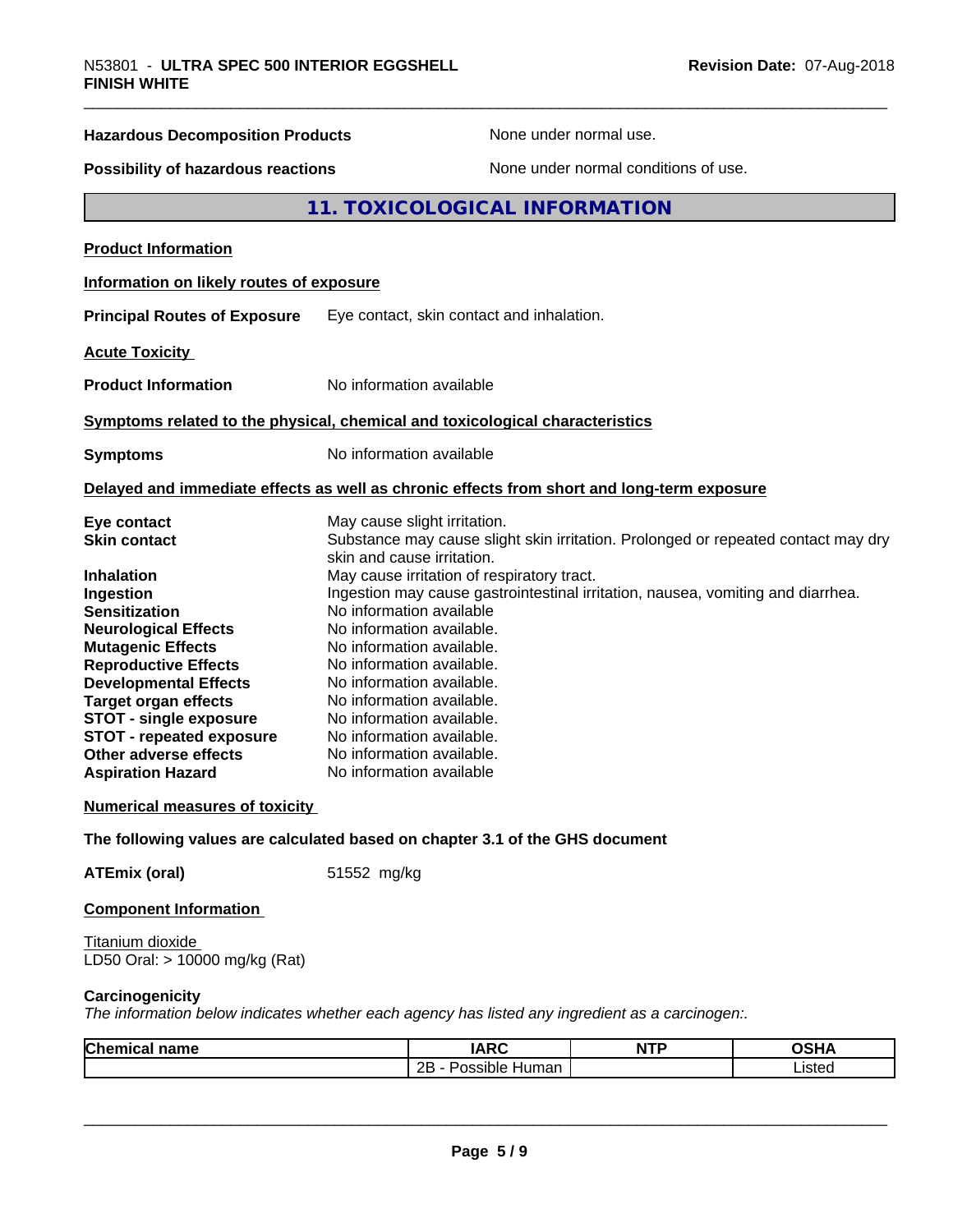# \_\_\_\_\_\_\_\_\_\_\_\_\_\_\_\_\_\_\_\_\_\_\_\_\_\_\_\_\_\_\_\_\_\_\_\_\_\_\_\_\_\_\_\_\_\_\_\_\_\_\_\_\_\_\_\_\_\_\_\_\_\_\_\_\_\_\_\_\_\_\_\_\_\_\_\_\_\_\_\_\_\_\_\_\_\_\_\_\_\_\_\_\_ N53801 - **ULTRA SPEC <sup>500</sup> INTERIOR EGGSHELL FINISH WHITE**

| -<br>dioxide<br>---<br>шл<br>1 L c |  |  |
|------------------------------------|--|--|

• Although IARC has classified titanium dioxide as possibly carcinogenic to humans (2B), their summary concludes: "No significant exposure to titanium dioxide is thought to occur during the use of products in which titanium dioxide is bound to other materials, such as paint."

#### **Legend**

IARC - International Agency for Research on Cancer NTP - National Toxicity Program OSHA - Occupational Safety & Health Administration

**12. ECOLOGICAL INFORMATION**

# **Ecotoxicity Effects**

The environmental impact of this product has not been fully investigated.

#### **Product Information**

# **Acute Toxicity to Fish**

No information available

#### **Acute Toxicity to Aquatic Invertebrates**

No information available

#### **Acute Toxicity to Aquatic Plants**

No information available

#### **Persistence / Degradability**

No information available.

#### **Bioaccumulation**

No information available.

#### **Mobility in Environmental Media**

No information available.

#### **Ozone**

No information available

#### **Component Information**

#### **Acute Toxicity to Fish**

Titanium dioxide  $LC50:$  > 1000 mg/L (Fathead Minnow - 96 hr.)

#### **Acute Toxicity to Aquatic Invertebrates**

No information available

# **Acute Toxicity to Aquatic Plants**

No information available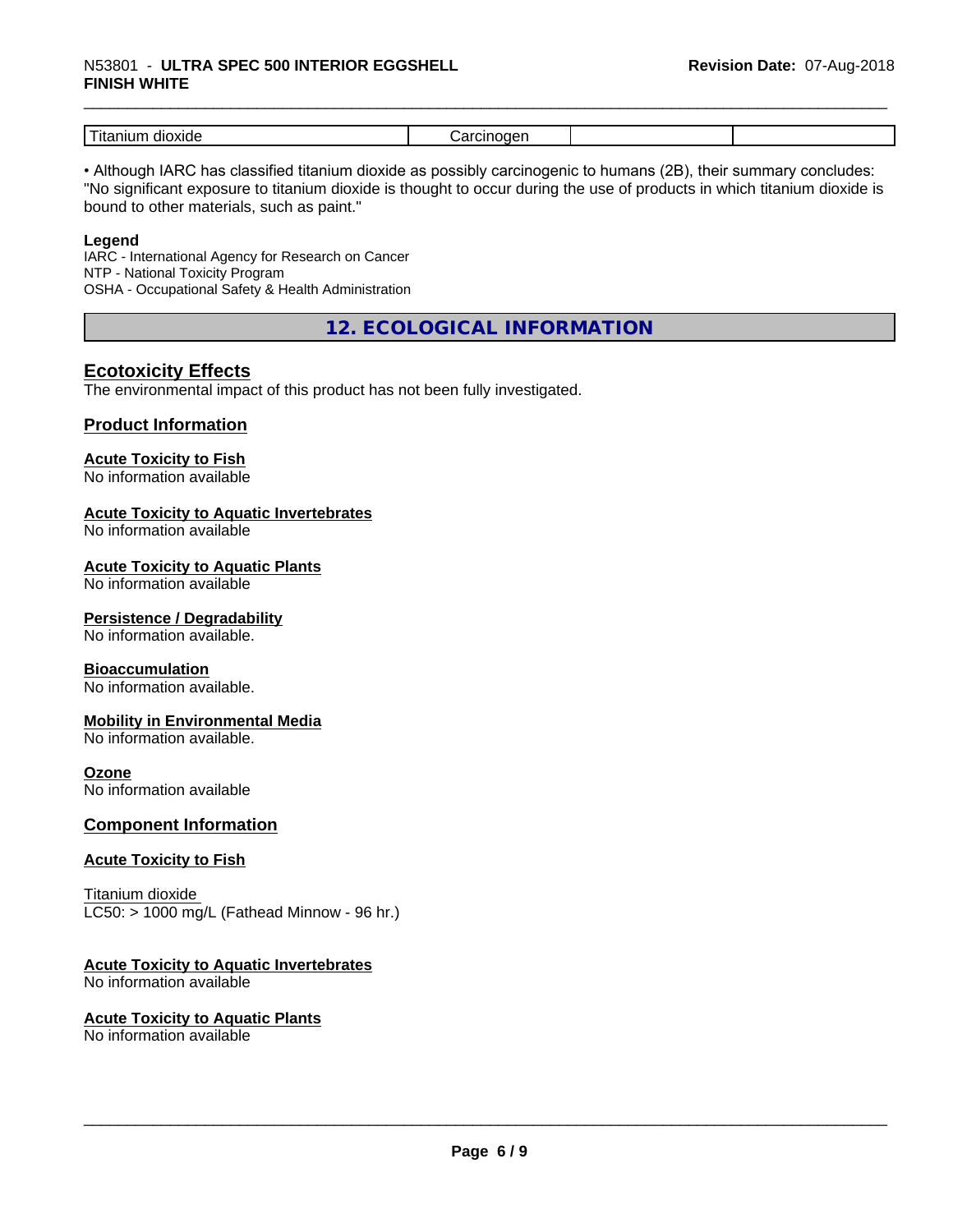|                              | 13. DISPOSAL CONSIDERATIONS                                                                                                                                                                                               |
|------------------------------|---------------------------------------------------------------------------------------------------------------------------------------------------------------------------------------------------------------------------|
| <b>Waste Disposal Method</b> | Dispose of in accordance with federal, state, and local regulations. Local<br>requirements may vary, consult your sanitation department or state-designated<br>environmental protection agency for more disposal options. |
|                              | 14. TRANSPORT INFORMATION                                                                                                                                                                                                 |
| <b>DOT</b>                   | Not regulated                                                                                                                                                                                                             |
| <b>ICAO/IATA</b>             | Not regulated                                                                                                                                                                                                             |
| <b>IMDG/IMO</b>              | Not regulated                                                                                                                                                                                                             |
|                              | <b>15. REGULATORY INFORMATION</b>                                                                                                                                                                                         |

### **International Inventories**

| <b>TSCA: United States</b> | Yes - All components are listed or exempt. |  |
|----------------------------|--------------------------------------------|--|
| <b>DSL: Canada</b>         | No - Not all of the components are listed. |  |
|                            | One or more component is listed on NDSL.   |  |

### **Federal Regulations**

| SARA 311/312 hazardous categorization |    |  |
|---------------------------------------|----|--|
| Acute health hazard                   | Nο |  |
| Chronic Health Hazard                 | No |  |
| Fire hazard                           | No |  |
| Sudden release of pressure hazard     | No |  |
| Reactive Hazard                       | No |  |

#### **SARA 313**

Section 313 of Title III of the Superfund Amendments and Reauthorization Act of 1986 (SARA). This product contains a chemical or chemicals which are subject to the reporting requirements of the Act and Title 40 of the Code of Federal Regulations, Part 372:

*None*

**Clean Air Act,Section 112 Hazardous Air Pollutants (HAPs) (see 40 CFR 61)**

This product contains the following HAPs:

*None*

# **US State Regulations**

#### **California Proposition 65**

**A** WARNING: Cancer and Reproductive Harm– www.P65warnings.ca.gov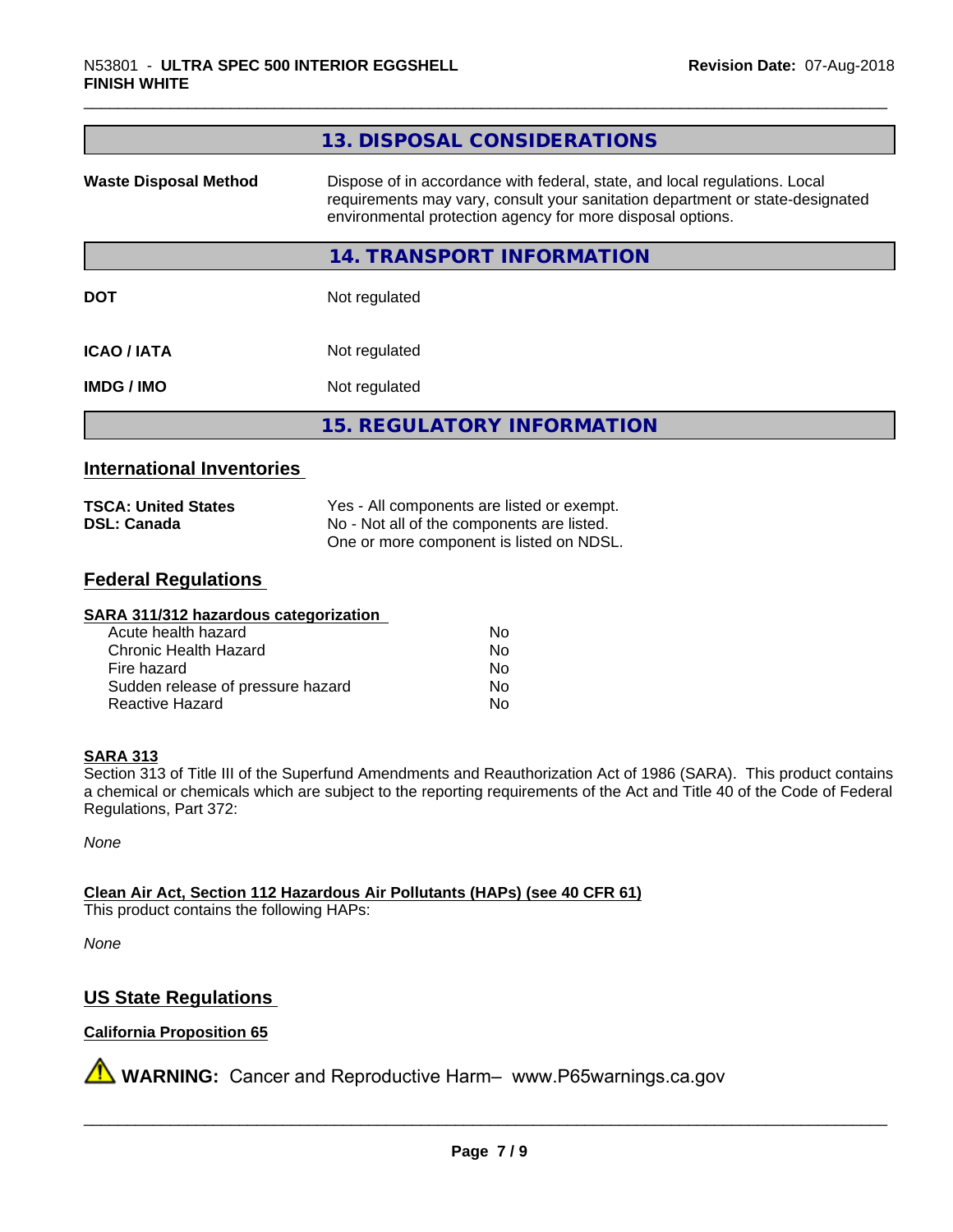#### **State Right-to-Know**

| <b>name</b><br>hemical<br>. | مللممسمات<br>Мi<br>แนจะแจ | <b>Jersev</b><br>Me <sup>v</sup> ∶ | าnsvlvania |
|-----------------------------|---------------------------|------------------------------------|------------|
| --<br>Titanium dioxide      |                           |                                    |            |
| imestone                    |                           |                                    |            |

#### **Legend**

X - Listed

# **16. OTHER INFORMATION**

| HMIS - | <b>Health:</b> 1 | <b>Flammability: 0</b> | <b>Reactivity: 0</b> | $PPE: -$ |
|--------|------------------|------------------------|----------------------|----------|

#### **HMIS Legend**

- 0 Minimal Hazard
- 1 Slight Hazard
- 2 Moderate Hazard
- 3 Serious Hazard
- 4 Severe Hazard
- **Chronic Hazard**
- X Consult your supervisor or S.O.P. for "Special" handling instructions.

*Note: The PPE rating has intentionally been left blank. Choose appropriate PPE that will protect employees from the hazards the material will present under the actual normal conditions of use.*

*Caution: HMISÒ ratings are based on a 0-4 rating scale, with 0 representing minimal hazards or risks, and 4 representing significant hazards or risks. Although HMISÒ ratings are not required on MSDSs under 29 CFR 1910.1200, the preparer, has chosen to provide them. HMISÒ ratings are to be used only in conjunction with a fully implemented HMISÒ program by workers who have received appropriate HMISÒ training. HMISÒ is a registered trade and service mark of the NPCA. HMISÒ materials may be purchased exclusively from J. J. Keller (800) 327-6868.*

 **WARNING!** If you scrape, sand, or remove old paint, you may release lead dust. LEAD IS TOXIC. EXPOSURE TO LEAD DUST CAN CAUSE SERIOUS ILLNESS, SUCH AS BRAIN DAMAGE, ESPECIALLY IN CHILDREN. PREGNANT WOMEN SHOULD ALSO AVOID EXPOSURE.Wear a NIOSH approved respirator to control lead exposure. Clean up carefully with a HEPA vacuum and a wet mop. Before you start, find out how to protect yourself and your family by contacting the National Lead Information Hotline at 1-800-424-LEAD or log on to www.epa.gov/lead.

| <b>Prepared By</b>                               | <b>Product Stewardship Department</b><br>Benjamin Moore & Co.<br>101 Paragon Drive<br>Montvale, NJ 07645<br>800-225-5554 |  |
|--------------------------------------------------|--------------------------------------------------------------------------------------------------------------------------|--|
| <b>Revision Date:</b><br><b>Revision Summary</b> | 07-Aug-2018<br>Not available                                                                                             |  |

Disclaimer

The information contained herein is presented in good faith and believed to be accurate as of the effective date shown above. This information is furnished without warranty of any kind. Emplovers should use this information only as a **supplement to other information gathered by them and must make independent determination of suitability and** completeness of information from all sources to assure proper use of these materials and the safety and health of